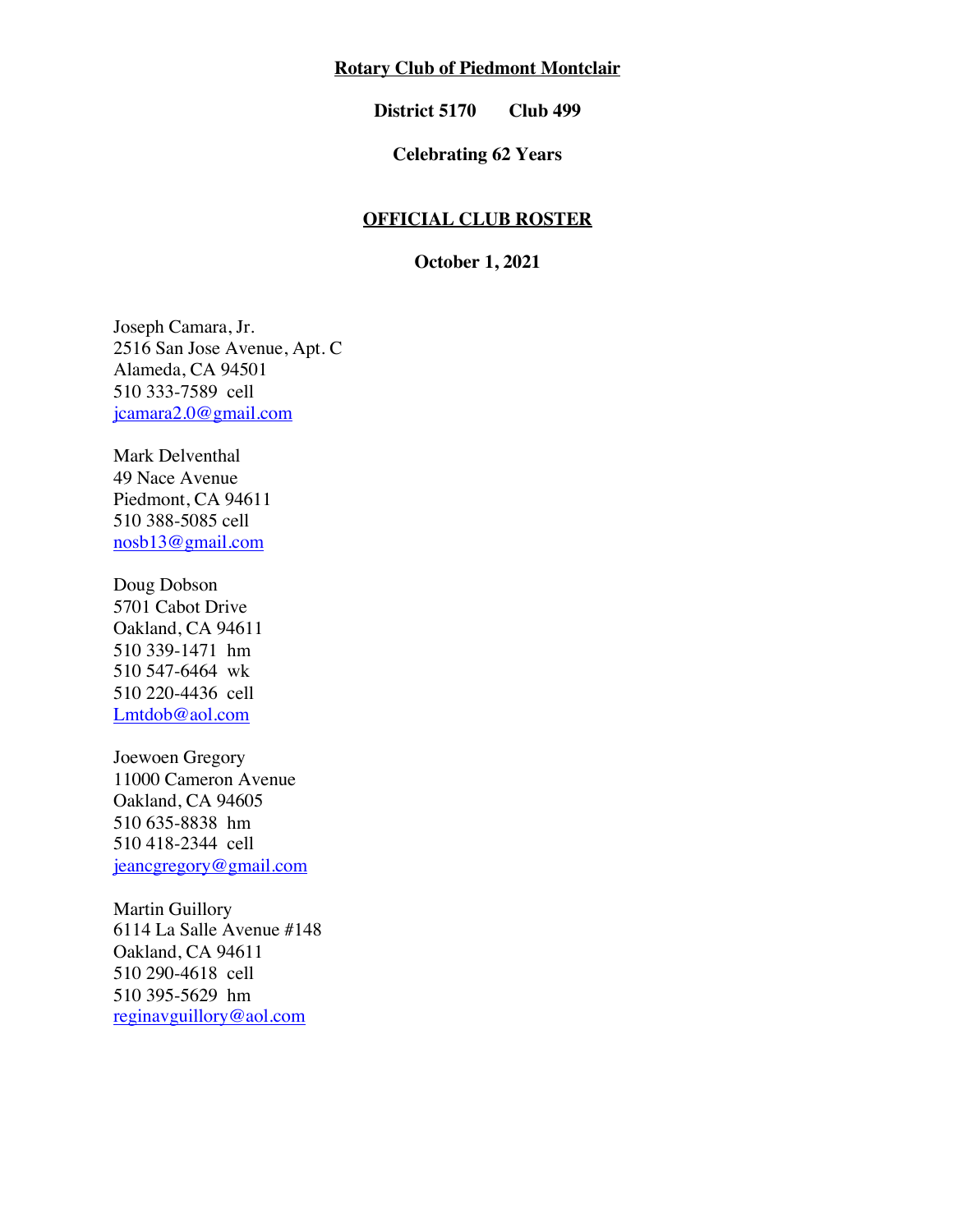Regina S. Guillory 6114 La Salle Avenue #148 Oakland, CA 94611 510 290-4618 cell 510 395-5629 hm reginavguillory@aol.com

Herb Houston 4550 Sequoyah Road Oakland, CA 94605 510 387-7673 cell 510 632-8263 wk 510 632-6629 Hhouston723489@aol.com

Michael Jackson 4736 Tompkins Avenue Oakland, CA 94619 510 207-4926 cell 510 530-1957 hm mjack7251@aol.com

Saralinda Jackson, Immediate Past President 4736 Tompkins Avenue Oakland, CA 94619 510 520-9972 cell 510-530-1957 hm saralindaj@aol.com

Pam Miller 2011 Braemar Road Oakland, CA 94602 510 866-4739 cell 510 530-3361 hm miller94602@gmail.com

Sid Miller 2011 Braemar Road Oakland, CA 94602 510 967-3288 cell 510 530-3361 hm sidneymiller@mac.com

Harold Pearson 3811 Malcolm X Avenue Oakland, CA 94610 510 836-9999 wk 415 378-5871 hm hpearson@spaat.org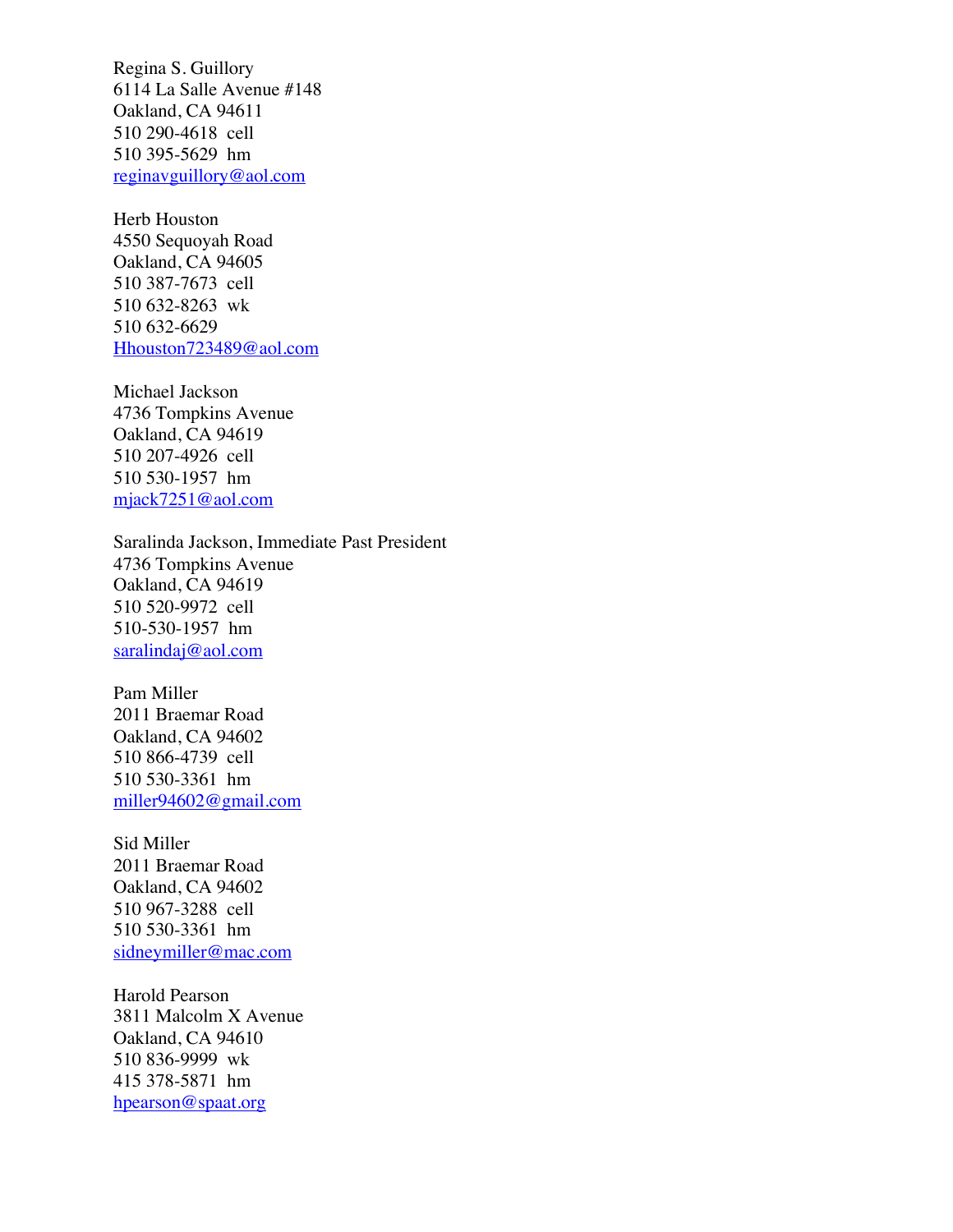Dr. Bill Riley 803 Calmar Avenue Oakland, CA 94610 510 390-1623 cell 510 836-0251 hm drwsriley@gmail.com

Jim Thompson 1345 Montrose Drive San Leandro, CA 94577 510-917-4593 cell 510 531-1300 wk 510-483-7744 hm jim.thompson1965@yahoo.com

Michelle Thompson 1345 Montrose Drive San Leandro, CA 94577 510-917-4592 cell 510-483-7744 hm Mlthompson67@yahoo.com

Jeff Trowbridge 157 Ricardo Avenue Piedmont, CA 94611 510 928-7930 cell 510 893-5300 wk jdt3656@sbcglobal.net

Lenora Williams-Omenka, President 6233 Leona Street Oakland, CA 94605 510 469-6264 cell nonprofitcorner@gmail.com

Liz L. Williams-Reed 13746 Campus Drive Oakland, CA 94605 (510) 823-6071 W8AMNET@yahoo.com

## **ON LEAVE**

Cheryl Meares 8031 Dowling Street Oakland CA 94605 (510) 626-4902 home (510) 813-4816 cell clmkp@aol.com